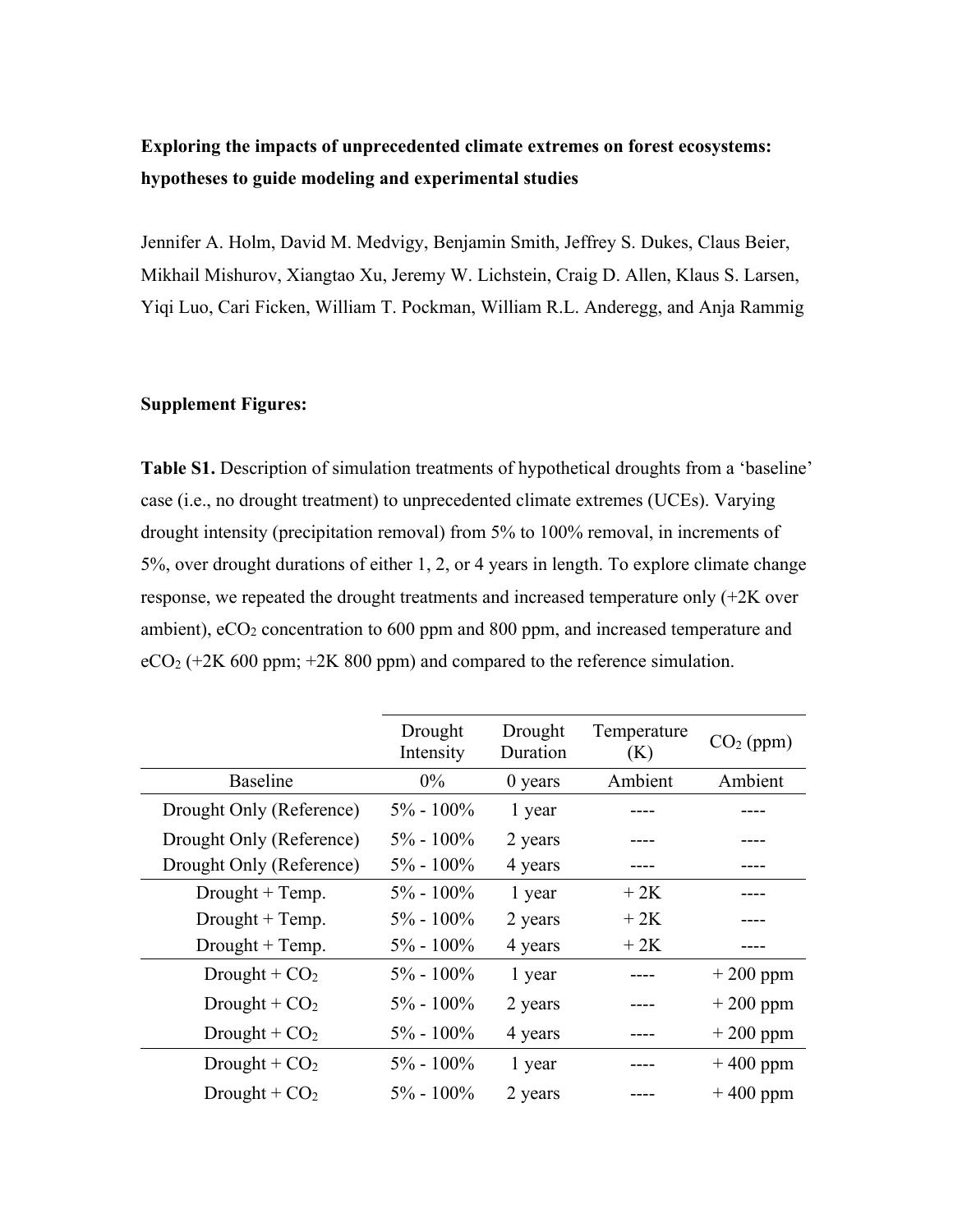| Drought + $CO2$         | $5\% - 100\%$ | 4 years | ----  | $+400$ ppm |
|-------------------------|---------------|---------|-------|------------|
| Drought + Temp. + $CO2$ | $5\% - 100\%$ | l vear  | $+2K$ | $+400$ ppm |
| Drought + Temp. + $CO2$ | $5\% - 100\%$ | 2 years | $+2K$ | $+400$ ppm |
| Drought + Temp. + $CO2$ | $5\% - 100\%$ | 4 years | $+2K$ | $+400$ ppm |



**Figure S1**. Change in leaf area index  $(LAI; m^2 m^2)$  (a-b) and annual plant available water (mm) (c-d) as a result of three drought durations events (1 year, 2 year, and 4 year durations) compared to the pre-drought period (i.e. negative years) and over a 20-year recovery period, for both the LPJ-GUESS and ED2 demography models at the Palo Verde site and EucFACE site. The modeled drought intensity at Palo Verde was 90% precipitation removed, and 50% precipitation removed at EucFACE. Plant available water was calculated over a soil depth of 3 meters in ED2 and 2 meters in LPJ-GUESS.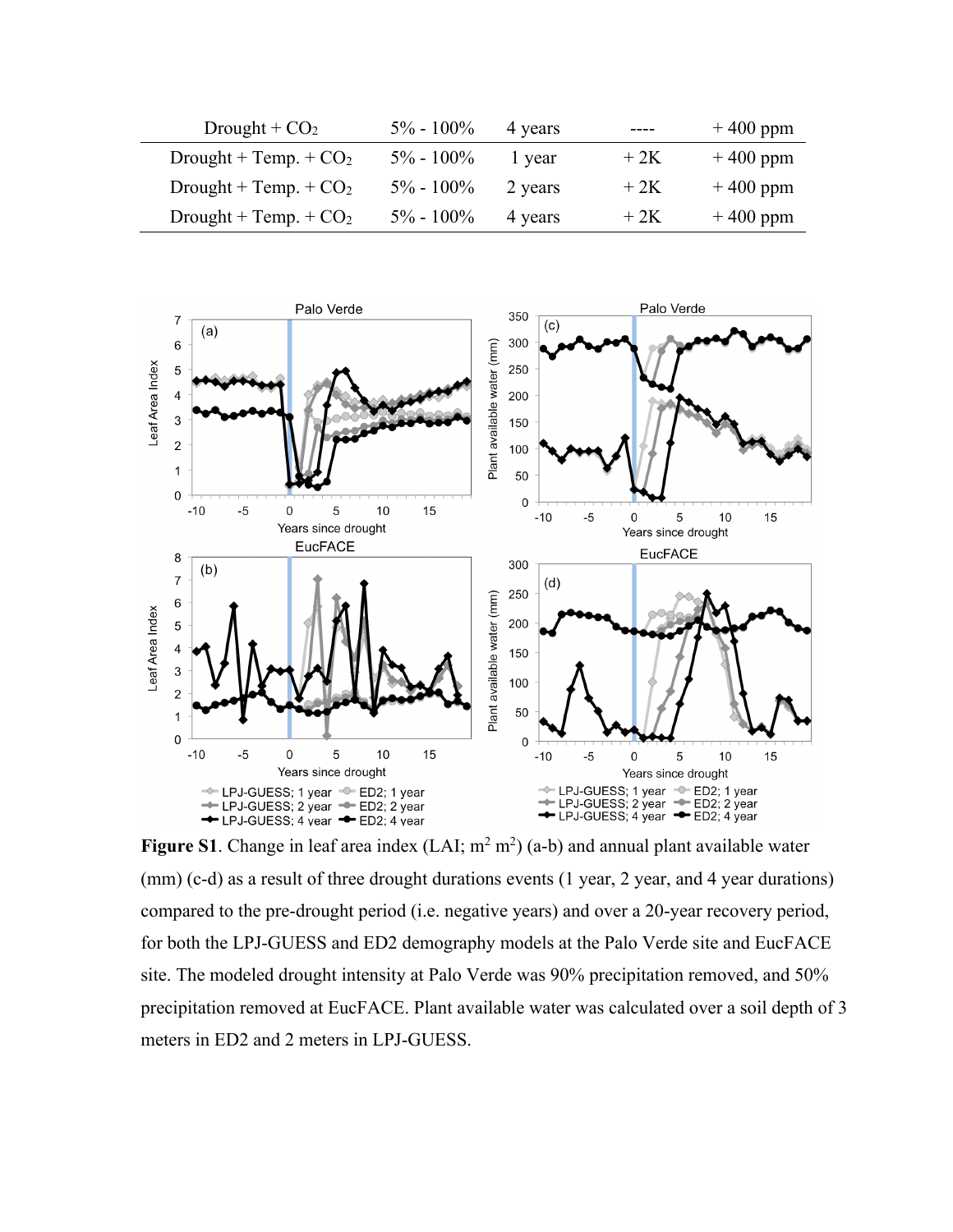

Figure S2. Change in plant carbohydrate storage (kg C m<sup>-2</sup>) (a-b) and change in stem density (stems  $m^2$  yr<sup>-1</sup>) (c-d) as a result of three drought durations events (1 year, 2 year, and 4 year durations) compared to the pre-drought period (i.e. negative years) and over a 20-year recovery period, for both the LPJ-GUESS and ED2 demography models at the Palo Verde site and EucFACE site. The modeled drought intensity at Palo Verde was 90% precipitation removed, and 50% precipitation removed at EucFACE.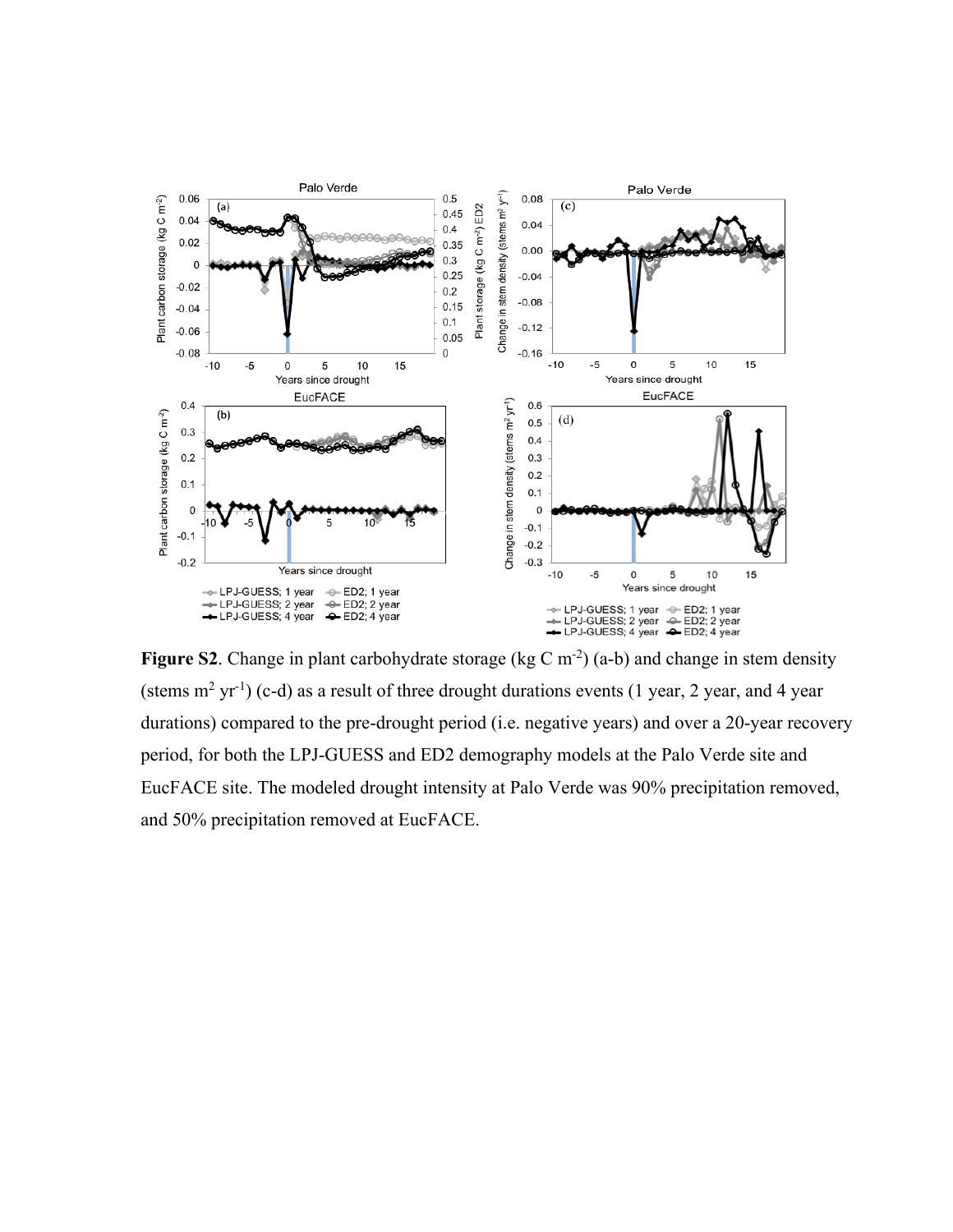

**Figure S3**. Change in basal area  $(m^2 \text{ ha}^{-1})$  immediately following either 1, 2, or 4 year droughts for six increasing size class bins (DBH, cm) as predicted by the ED2 model for (a) the Palo Verde site, with 90% precipitation removed, and (b) the EucFACE site with 50% precipitation removed.

### **Supplement Text A:**

#### **Meteorological data and initial conditions used to drive ED2 and LPJ-GUESS:**

Necessary meteorological drivers for ED2 and LPJ-GUESS include incoming radiation (short-wave and long-wave), air temperature, humidity, and pressure, precipitation and wind speed at sub-daily scale. In-situ meteorological data for Palo Verde is only available since 2008. Using the short-term data as the control climate can lead to biases in ecosystem states and high-frequency cyclic ecosystem dynamics before applying UCEs. Therefore, we use re-analysis data (1970 to 2012) at 0.5 degree resolution from Princeton Global Forcing dataset (Sheffield et al., 2006), and was recycled repeatedly for the Palo Verde simulations.

In-situ meteorological data for EucFACE were obtained from a dataset previously compiled for a simulation study of the EucFACE experimental site (Medlyn et al., 2016). Daily time series of air temperature, precipitation, downward shortwave radiation and photosynthetically-active radiation for 1992-2011 were extracted from the  $1 \times 1^{\circ}$  grid cell encapsulating the site from the Princeton Global Forcing data set (Sheffield et al., 2006).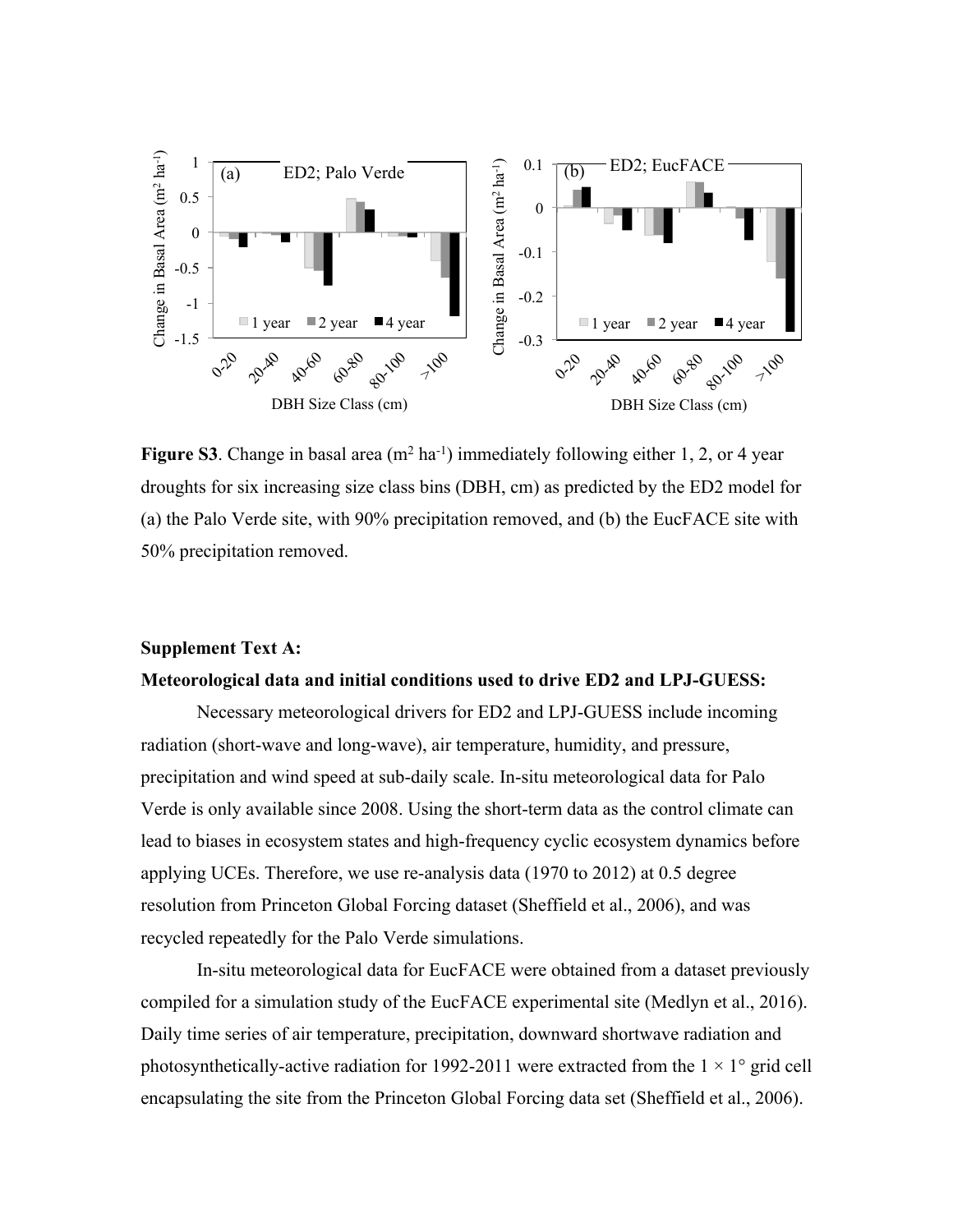This 20-year time series was recycled repeatedly to force the simulations. For both sites, the baseline simulations were initialized as a near-bare-ground situation, with small amount of tree seedlings equally from each PFT. The baseline spin-up lasted for 100 years (ED2) or 780 years (LPJ-GUESS) using recycling natural climate variability as described above.

# **Supplement Text B: Additional knowledge gaps**

With so many compounding interactions contributing to ecosystem resistance, impact, and recovery from droughts, there are still knowledge gaps in compounding processes like response to concurrent or repeated extremes, lag affects, or cascades. However, it is difficult for planned experiments to include multiple stressors and very extreme environmental conditions, thus making it challenging to assess all impacts and whether biological ecosystem components (e.g. plant-soil, plant-atmosphere, C:N, respiration-photosynthesis) will remain coupled under extreme conditions. Unfortunately, there is a lack of data on key characteristics and responses to UCEs, which greatly impacts our understanding and ability to predict ecosystem responses to such events. In addition to the general understanding of ecosystem responses to UCEs, we describe some issues which can lead to compounded and notable responses to UCEs.

**Concurrent or repeated extremes:** As the frequency of extreme climatic events increases, so does the likelihood of experiencing concurrent/combined or repeated EEs. Combined drought extremes and heat resulted in amplified impacts in the model applications in this study supported by studies showing stronger impact of combined drought-heat extremes on leaf mortality and plant senescence (Dressen et al., 2014). However, the sensitivity of ecosystems to repeated or combined extremes as well as their ability to acclimate remains generally unclear.

**Lag effects:** Ecosystems must re-establish resilience following an extreme event, but the time needed for a system to do so is difficult to predict due to unanticipated lag effects of extreme events on ecosystem functioning. Previous drought exposure have been linked to long-term mortality of forest trees in the eastern US (Berdanier and Clark, 2016) and to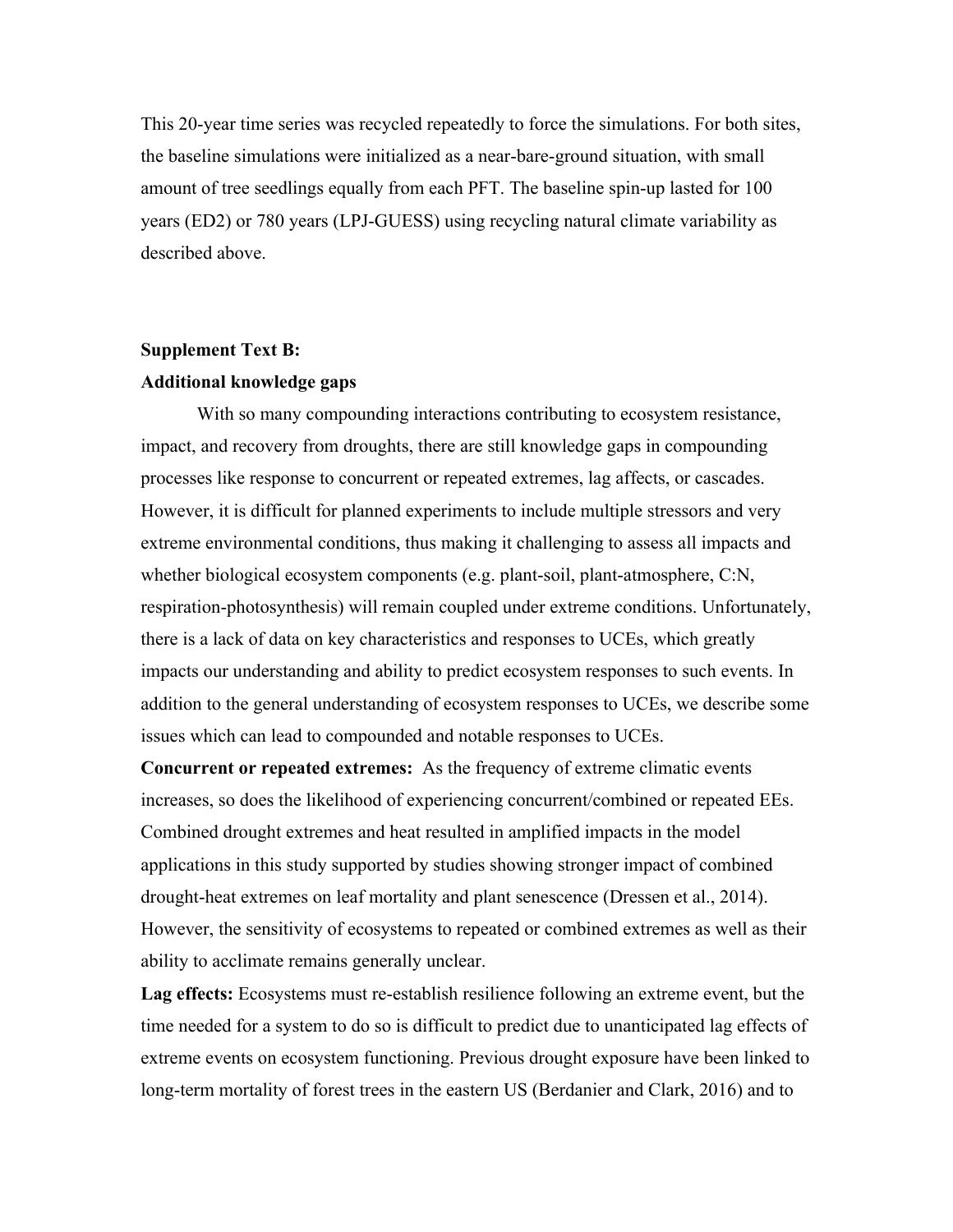decreased short-term leaf survival in response to additional extreme events (Dreesen et al., 2014) suggesting a time period following disturbance where forests are particularly susceptible to additional stressors.. Also, transgenerational effects of drought on leaf stoichiometry (C:N) with direct consequences for ecosystem-level C storage has been detected in perennial plant seedlings (Walter et al., 2016). However, such lag effects are generally difficult to study and are therefore generally poorly understood.

**Cascades:** Despite our understanding that feedbacks among ecosystem components are likely to impact environmental functioning along multiple pathways and ultimately the terrestrial carbon cycle (Reichstein et al., 2013), empirical studies of cascades are rare (but see Jentsch et al., 2011 for plant-soil measurements). In particular, our ability to predict response thresholds is poor, and additional uncertainty in predicting ecosystem responses occurs because thresholds can be passed at any organizational level within an organism (e.g. leaf, individual, plant community levels; Frank et al., 2015; Gutschick and BassiriRad, 2003) and among organisms (e.g. different sensitivities of soil fungi vs. bacteria to different disturbances; Muhr et al., 2009).

**Secondary disturbance:** The combination of extreme events and secondary disturbances may increase the susceptibility of carbon loss from ecosystems (e.g., Hicke et al., 2016). For example, extreme droughts and heatwaves promote forest fires by increasing both fuel flammability and lightning strike frequency (Wendler et al., 2011). Substantial forest damage can also occur through phenological changes of forest vegetation or biotic pests or pathogens. Warm winters can weaken wintertime pest mortality and increase pest growth rates (Bale et al., 2002; Cornelissen, 2011), shifting insect phenologies and triggering outbreaks. Water-stressed trees are susceptible to foliar and woody damage from forest insect and pathogens (Jactel et al., 2012, Flowers and Gonzalez-Meler, 2015; Kolb et al., 2016), and combined drought-stress and insect outbreaks can cause massive forest die-off (Allen et al., 2010; Anderegg et al., 2015b) leading to unprecedented levels of tree mortality such as those recorded in western North America (Breshears et al., 2005; Raffa, 2008). Warm winters may advance the leaf-out of deciduous species (Parmesan and Yohe, 2003), increasing their susceptibility to secondary disturbances, such as frostdamage (Gu et al., 2011; Polgar and Primack, 2011). Studies have directly linked such coupled disturbances to a decrease in seasonal C accumulation and to shifts in the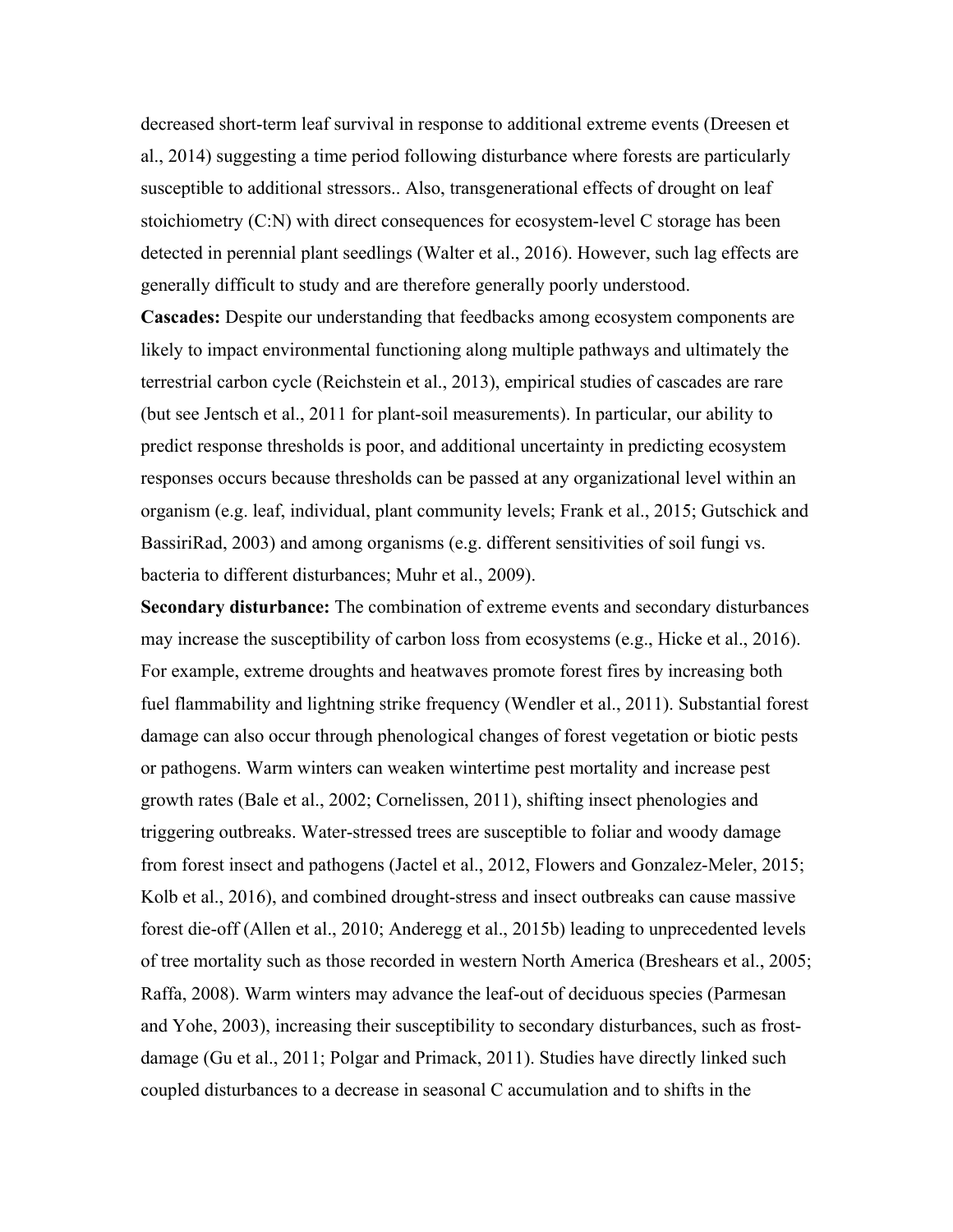development of reproductive structures (Augspurger, 2009), but the global consequences of such phenological shifts and coupled-disturbances has not been quantified (?). **Thresholds:** Large-scale ecosystem studies are costly and so rarely include gradients or multiple treatment levels (but see Kreyling et al., 2014). Therefore our ability to detect and understand tipping points is still very limited. Models could play a significant role in identifying 'zones of sensitivity' that can be targeted in field experiments.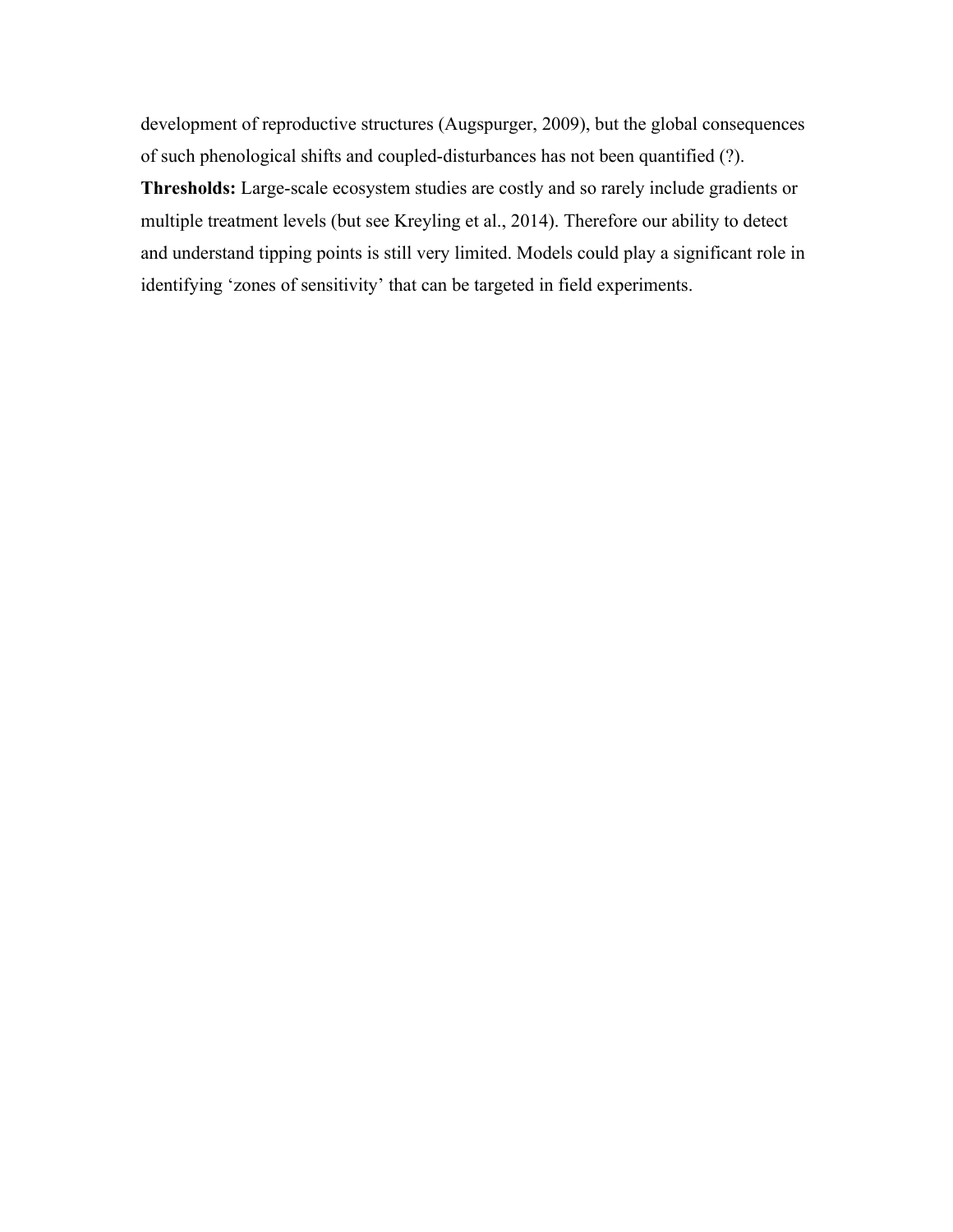#### References:

Augspurger, C. K.: Spring 2007 warmth and frost: phenology, damage and refoliation in a temperate deciduous forest, Func, Ecol., 23: 1031–1039. doi:10.1111/j.1365-2435.2009.01587.x, 2009.

Bale, J. S., Masters, G. J., Hodkinson, I. D., Awmack, C., Bezemer, T. M., Brown, V. K., Butterfield, J., Buse, A., Coulson, J. C., Farrar, J., Good, J. E. G., Harrington, R., Hartley, S., Jones, T. H., Lindroth, R. L., Press, M. C., Symrnioudis, I., Watt, A. D. and Whittaker, J. B.: Herbivory in global climate change research: direct effects of rising temperature on insect herbivores, Glob. Change Biol., 8: 1–16. doi:10.1046/j.1365-2486.2002.00451.x, 2002.

Berdanier, A. B. and Clark, J. S.: Multiyear drought-induced morbidity preceding tree death in southeastern U.S. forests, Ecol Appl, 26: 17–23. doi:10.1890/15-0274, 2016.

Breshears, D. D., Cobb, N. S., Rich, P. M., Price, K. P., Allen, C. D., Randy G. Balice, Romme, WH, Kastens, JH, Floyd, M L, Belnap, J, Anderson, JJ, Myers, OB, and Meyer, CW.: Regional Vegetation Die-off in Response to Global-Change-Type Drought, PNAS, 102, 15144–15148, 2005.

Cornelissen, T.: Climate change and its effects on terrestrial insects and herbivory patterns. Neotrop. entomol. 40, 155-163, http://dx.doi.org/10.1590/S1519-566X2011000200001, 2011.

Flowers C.E. and M.A. Gonzalez-Meler: Responses of temperate forest productivity to insect and pathogen disturbances, Ann Rev Plant Sci, 66:547-569, 2015.

Frank, D., Reichstein, M., Bahn, M., Thonicke, K., Frank, D., Mahecha, M. D., Smith, P., van der Velde, M., Vicca, S., Babst, F., Beer, C., Buchmann, N., Canadell, J. G., Ciais, P., Cramer, W., Ibrom, A., Miglietta, F., Poulter, B., Rammig, A., Seneviratne, S. I., Walz, A., Wattenbach, M., Zavala, M. A. and Zscheischler, J.: Effects of climate extremes on the terrestrial carbon cycle: concepts, processes and potential future impacts, Glob. Change Biol., 21, 2861–2880, doi:10.1111/gcb.12916, 2015.

Gutschick, V. P. and BassiriRad, H.: Extreme events as shaping physiology, ecology, and evolution of plants: toward a unified definition and evaluation of their consequences, New Phytol., 160, 21–42, doi:10.1046/j.1469-8137.2003.00866.x, 2003.

Hicke, J.A., A.J.H. Meddens, C.A. Kolden: Recent tree mortality in the western United States from bark beetles and forest fires, Forest Science 62, 141-153, 2016.

Jactel, H., Petit, J., Desprez-Loustau, M.-L., Delzon, S., Piou, D., Battisti, A. and Koricheva, J.: Drought effects on damage by forest insects and pathogens: a meta-analysis, Glob. Change Biol., 18, 267–276. doi:10.1111/j.1365-2486.2011.02512.x, 2012.

Jentsch, A., Kreyling, J., Elmer, M., Gellesch, E., Glaser, B., Grant, K., Hein, R., Lara, M., Mirzae, H., Nadler, S. E., Nagy, L., Otieno, D., Pritsch, K., Rascher, U., Schädler, M., Schloter, M., Singh, B. K., Stadler, J., Walter, J., Wellstein, C., Wöllecke, J. and Beierkuhnlein, C.: Climate extremes initiate ecosystem-regulating functions while maintaining productivity, J. of Ecol., 99, 689–702, doi:10.1111/j.1365-2745.2011.01817.x, 2011.

Medlyn, B.E., De Kauwe, M.G., Zaehle, S., Walker, A.P., Duursma, R.A., Luus, K., Mishurov,